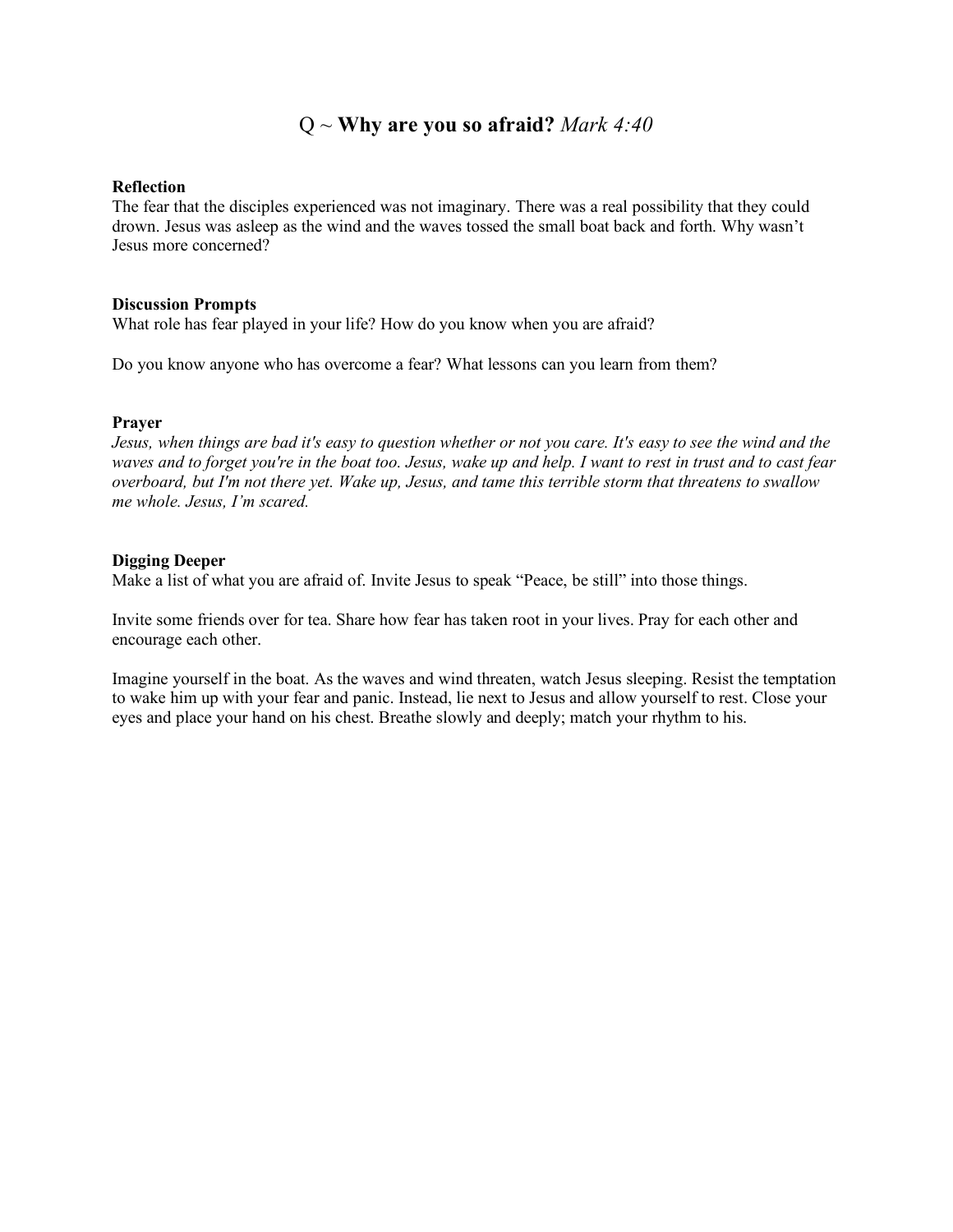## Q ~ **What do you want me to do for you?** *Mark 10:36*

### **Reflection**

In this passage we encounter a God who wants to hear our requests and even grant them. It's comforting to know that we can come to Jesus just as we are without fear of judgment from him. Sometimes the things we want are not good for us or good for those around us. We have to trust that Jesus knows our hearts and will answer our prayers according to his goodness, wisdom, and glory.

### **Discussion Prompts**

What is the difference between wants and needs? Does Jesus sometimes grant us the things we not only need, but want?

If you could ask Jesus for anything and you know it would be granted without question, what would you ask for? Why?

### **Prayer**

*Jesus, thank you for being open to my request(s). With boldness, I speak honestly the desires that are on my heart, no matter how right or wrong they may be. I trust that you want the best for me and will answer my prayer accordingly. I acknowledge that my understanding is severely limited and that yours is not.* 

### **Digging Deeper**

When the other disciples heard what James and John asked of Jesus, they were upset. Do you think the people you know would be upset if they knew your true desires?

Are you ever afraid to say what you really want? Why or why not? When is the last time you got in touch with your true dreams, desires, hopes, and passions?

Jesus uses James and John's request to teach them an important lesson about leadership. In light of what you know about the kingdom, take an objective view of your request (as if someone else had asked it). What lesson might Jesus teach you about the kingdom after hearing your request?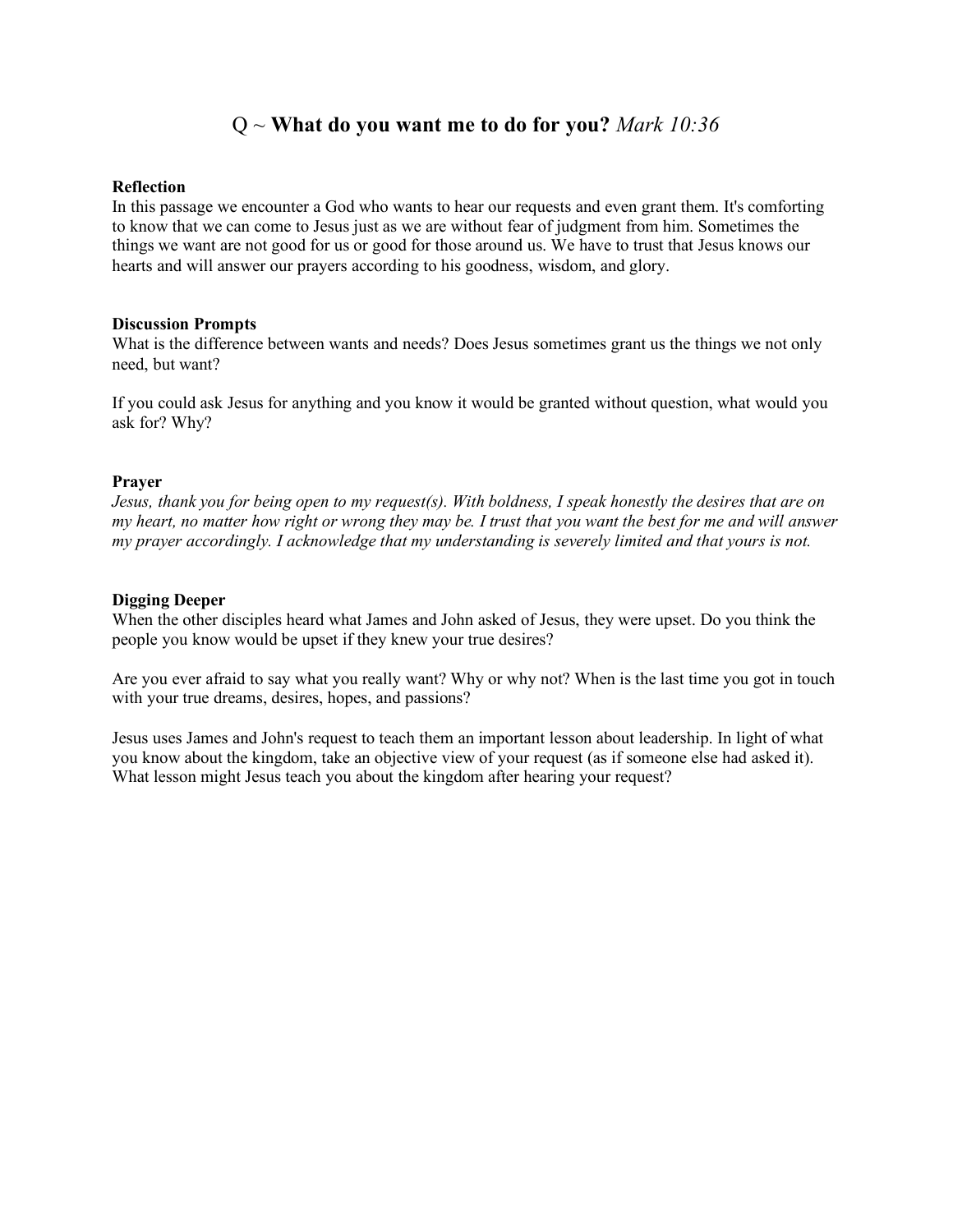## Q ~ **Who do you say I am?** *Mark 8:29*

#### **Reflection**

At this point, what others are saying about Jesus fades away. Jesus turns to you and asks you this question personally. Try speaking the name that naturally arises out of your heart.

### **Discussion Prompts**

Reflect for a few minutes on your life and consider how God has been present to you. After reflecting, what is your response to this question in light of your experience of God?

Are you surprised by your answer? Why or why not?

### **Prayer**

*God, there are many names that describe who you are. Today, I speak out of my experience and use the name \_\_\_\_\_\_\_\_\_\_\_ to begin this conversation with you.*

### **Digging Deeper**

Search the book of Mark and make a list of the names that people call Jesus. Look over the list. What questions arise for you out of the list? Which ones do you resonate with? Which seem strange or foreign to you?

This question comes at the midpoint of Mark's gospel. What was Mark's intention in placing this story and this question here? What does it mean for you?

Immediately before this question, Mark tells a story about someone who experiences various stages of blindness and sight. Why does Mark put this story right before the conversation about the identity of Jesus?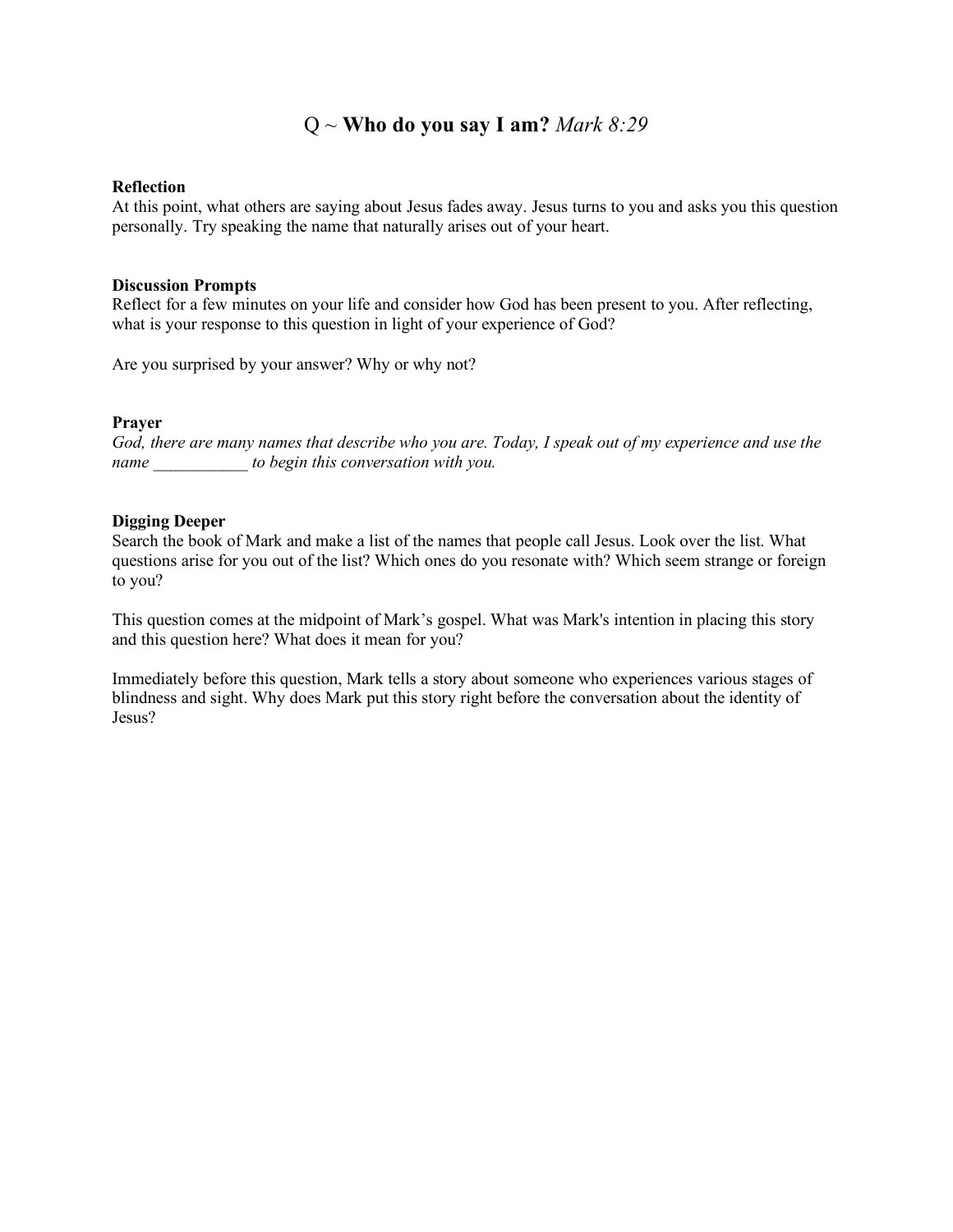## Q ~ **Do you want to get well?** *John 5:6*

### **Reflection**

Jesus' question to the paralyzed man seems odd. The answer is obvious, isn't it? Of course the paralyzed man wants to be well. But does he really? He has been paralyzed for 38 years. Sometimes being sick can become our "normal" way of life. Sickness can become part of our identity. We say we want to be well, but do we? What are the implications of leaving sickness behind and embracing wholeness and health?

### **Discussion Prompts**

Are the man's reasons for struggling to get into the pool legit, or are they excuses?

The man said, "I have no one to help me." What role do other people play in the healing process? When does helping no longer "help?"

## **Prayer**

*Jesus, I've been unhealthy for so long that I've gotten used to it. It feels normal to me now. Give me insight into the areas of my life that are diseased and not working the way you intend. I have to admit that I've become content to live in a way that is less than full. It's because...* 

## **Digging Deeper**

Do you want to get well? Why or why not? What are your reasons either way?

Is there a sickness that you've been carrying for a long time? How long? How have you been shaped by it?

Invite a friend out for coffee. Tell that friend about an area of your life that is diseased. Seek their counsel. Ask for prayer.

Sometimes our bodies fail. What other areas, besides the physical, could use some healing? Invite God into those areas.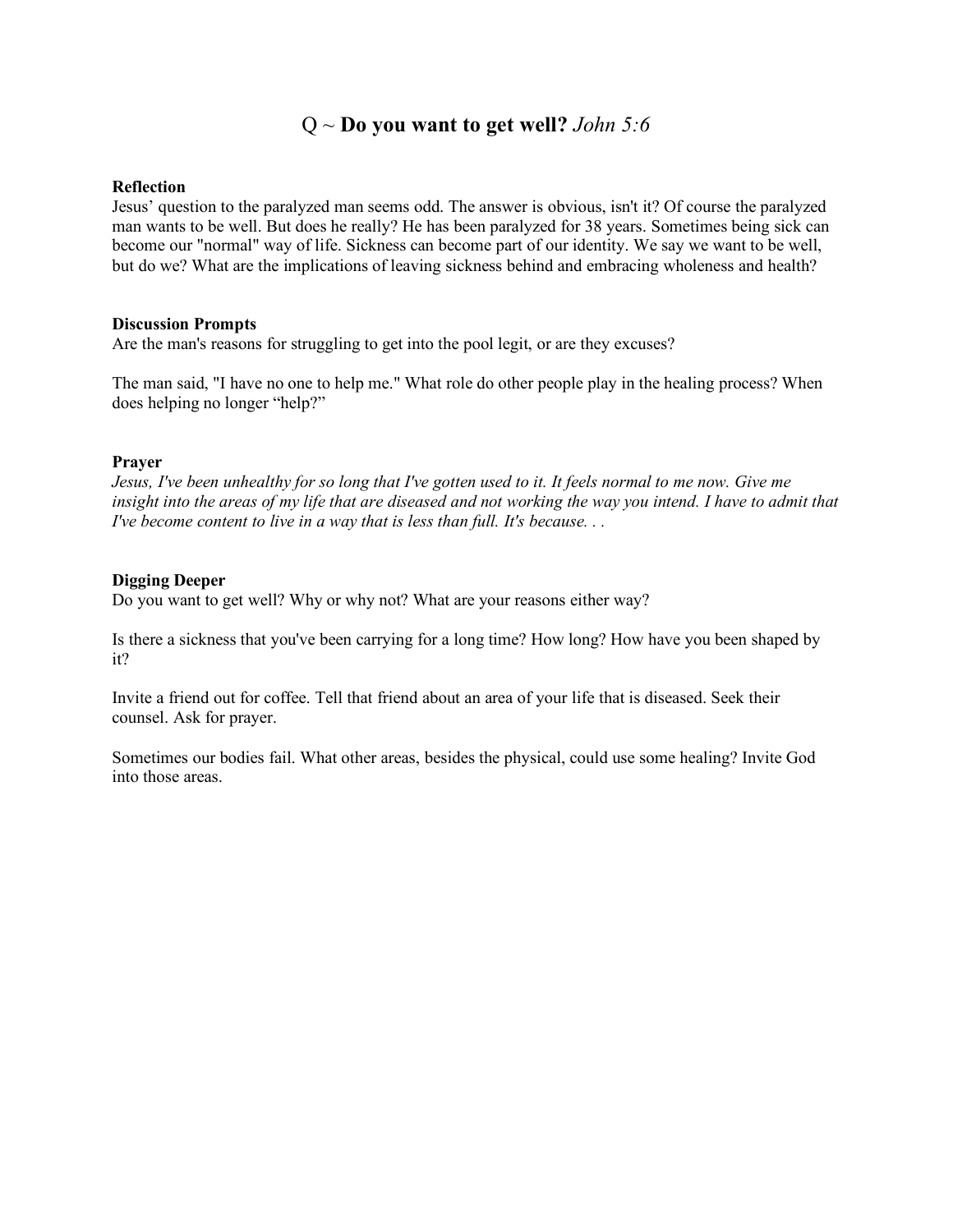# Q ~ **Do you believe that I am able to do this?** *Matthew 9:28*

### **Reflection**

This is a simple story about two blind men who pursue Jesus, calling out, "Have mercy on us, Son of David." The title they use for Jesus here is important; they identify Jesus as the promised Messiah in the line of David. Jesus asks a poignant question, "Do you believe I am able to do this?" The two men have not asked for healing but for mercy. Therefore, what Jesus is asking is whether or not they believe he is able to show them mercy. In this instance, mercy flows from Jesus in the form of physical healing.

### **Discussion Prompts**

We don't hear the word "mercy" much in our everyday vocabulary. What does mercy mean?

These two men are blind, but they are able to see Jesus clearly. Discuss what it means to "see" clearly with the heart, or to have spiritual 20/20 vision.

### **Prayer**

*Jesus, when our bodies don't work the way they are supposed to, it's so frustrating. You offer mercy, which sometimes takes the form of physical healing. Help me to desire mercy in whatever form it takes. It's easy to believe you are "able," but it's another matter altogether to believe that you are "willing." Give me the faith to believe that you are both. Give me grace to receive and celebrate your mercy in whatever form it takes.*

## **Digging Deeper**

What does it mean that God is merciful (mercy-full)? Invite the Spirit to use your imagination and picture God full of mercy. What do you see?

Why do you think the two blind men asked for mercy instead of physical healing?

Petition God, letting him know that you believe he is "able." Then, pour out your heart, asking God to act.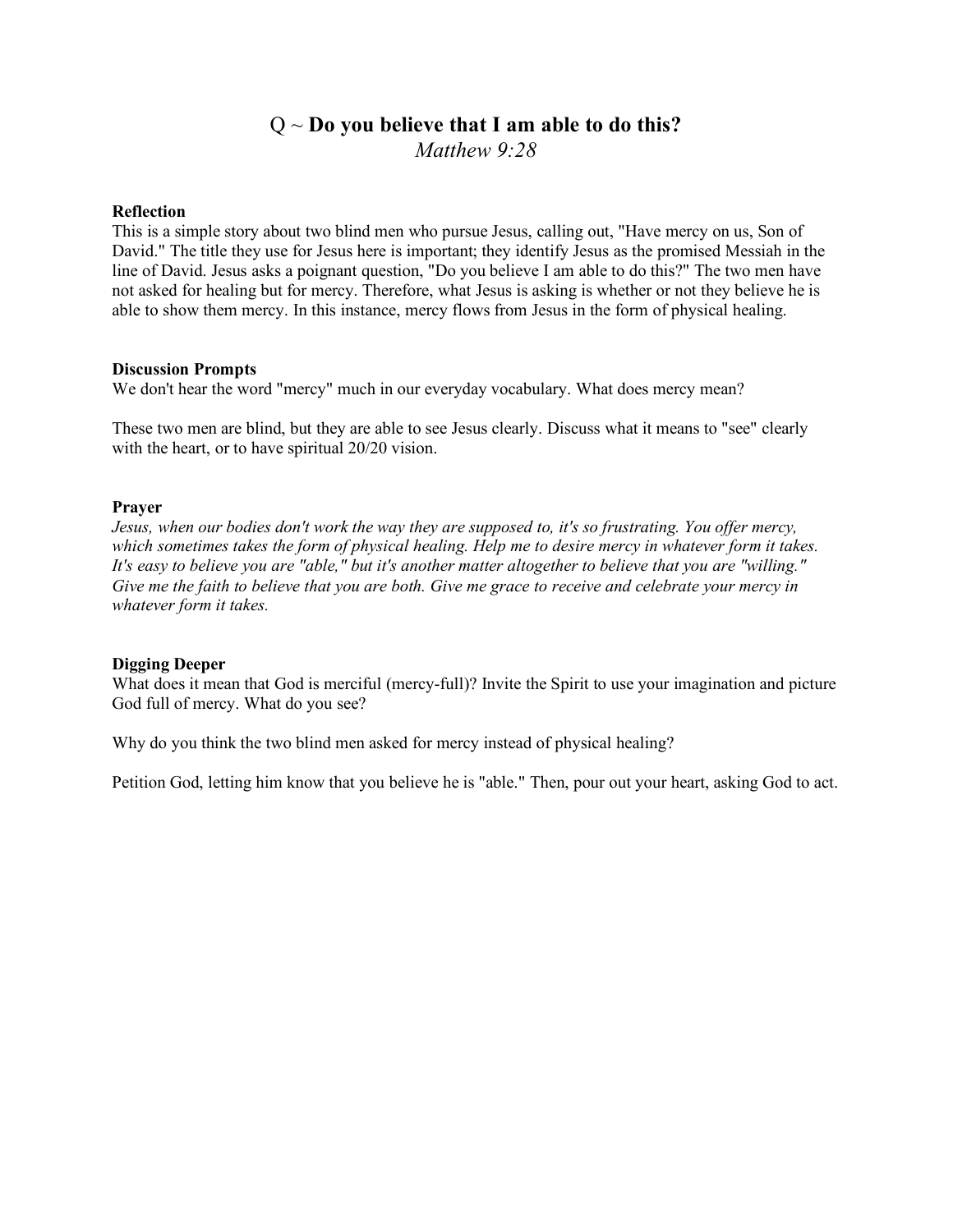## Q ~ **Why are you troubled?** *Luke 24:38*

### **Reflection**

In this post-resurrection story, Jesus appears to his disciples. The disciples think they are seeing a ghost and are startled and scared. Jesus reassures them by showing them his hands and feet. Then he invites them to touch him and experience his "real-ness."

### **Discussion Prompts**

What is troubling you right now?

Why might gazing upon the crucified/resurrected hands and feet of Jesus be the cure for troubled hearts and minds?

## **Prayer**

*Lord, I am surrounded by trouble. I feel scared. There is so much that is out of my control and I'm feeling anxious and worried. Give me the gift of experiencing you in a concrete way, because sometimes you feel like a ghost to me. I know you exist, but I wonder if you can make a real difference in this messed-up world. Come to me, Jesus, and let me not only see but feel your hands and feet.*

## **Digging Deeper**

The Bible is full of troubled people and troubling situations. Can you identify with a particular story or person?

Make a list of your troubles. Meet with a friend and pray together over each concern, placing each trouble into the resurrected, nailed-scarred hands of Jesus.

Jesus wants you to tell him what has your heart so stirred up with worry. Hold nothing back. In your imagination, sit with Jesus. After you've poured out your troubles, place your hand in his crucified/resurrected hand. Hold hands for a while and sit in the warm silence of his loving presence.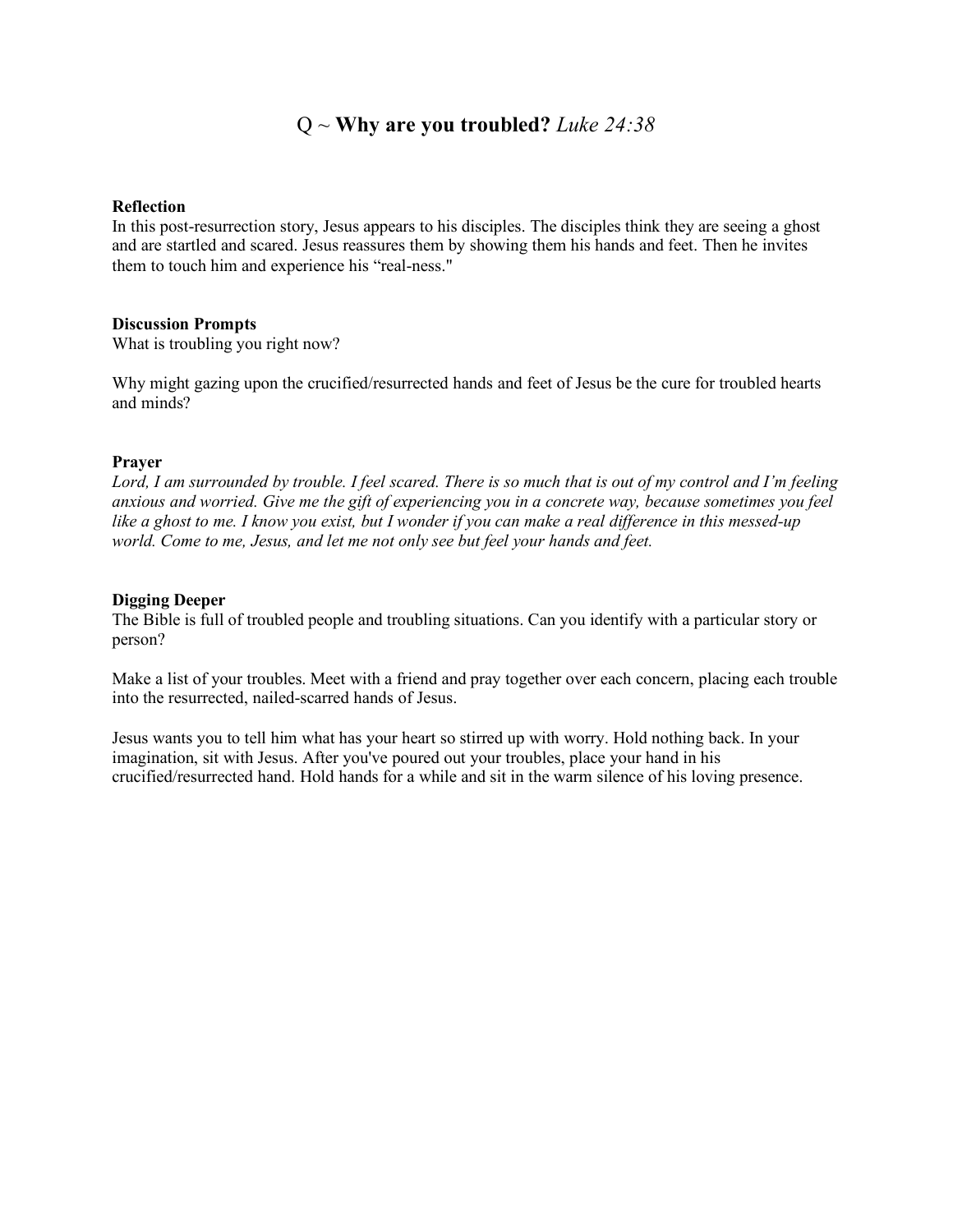## Q ~ **Why do doubts arise in your mind(s)?** *Luke 24:38*

#### **Reflection**

When Jesus appeared to the disciples after the resurrection, they were filled with doubt. They couldn't believe that it was really him. He came to them in a resurrected body, with resurrection power. It wasn't the same Jesus they remembered.

#### **Discussion Prompts**

What doubts do you have? Have you ever voiced them? Why or why not?

Why might gazing upon the crucified/resurrected feet and hands of Jesus be the cure for troubled hearts and minds?

### **Prayer**

Jesus, people who have no doubts about their faith or about your goodness seem a bit suspect to me. *There is so much in this world that calls into question your love, power, and involvement. Thank you for taking my doubts seriously. Thank you for not being angry with me because I have doubts. Give me the strength and conviction to trust you without having to have all the answers to everything.* 

### **Digging Deeper**

Make a list of your doubts. Are some more concerning/serious than others?

Rather than being afraid of your doubts, make friends with them. See them as companions on the journey. What helpful lessons are your doubts teaching you? What dangers are your doubts alerting you to? Share these discoveries with a good friend over coffee and a piece of pie.

Jesus, the one who has risen from the dead, asks the question about doubts using the word "arise." What is the significance of this? How do doubts arise? From where do they arise? Where does their power come from?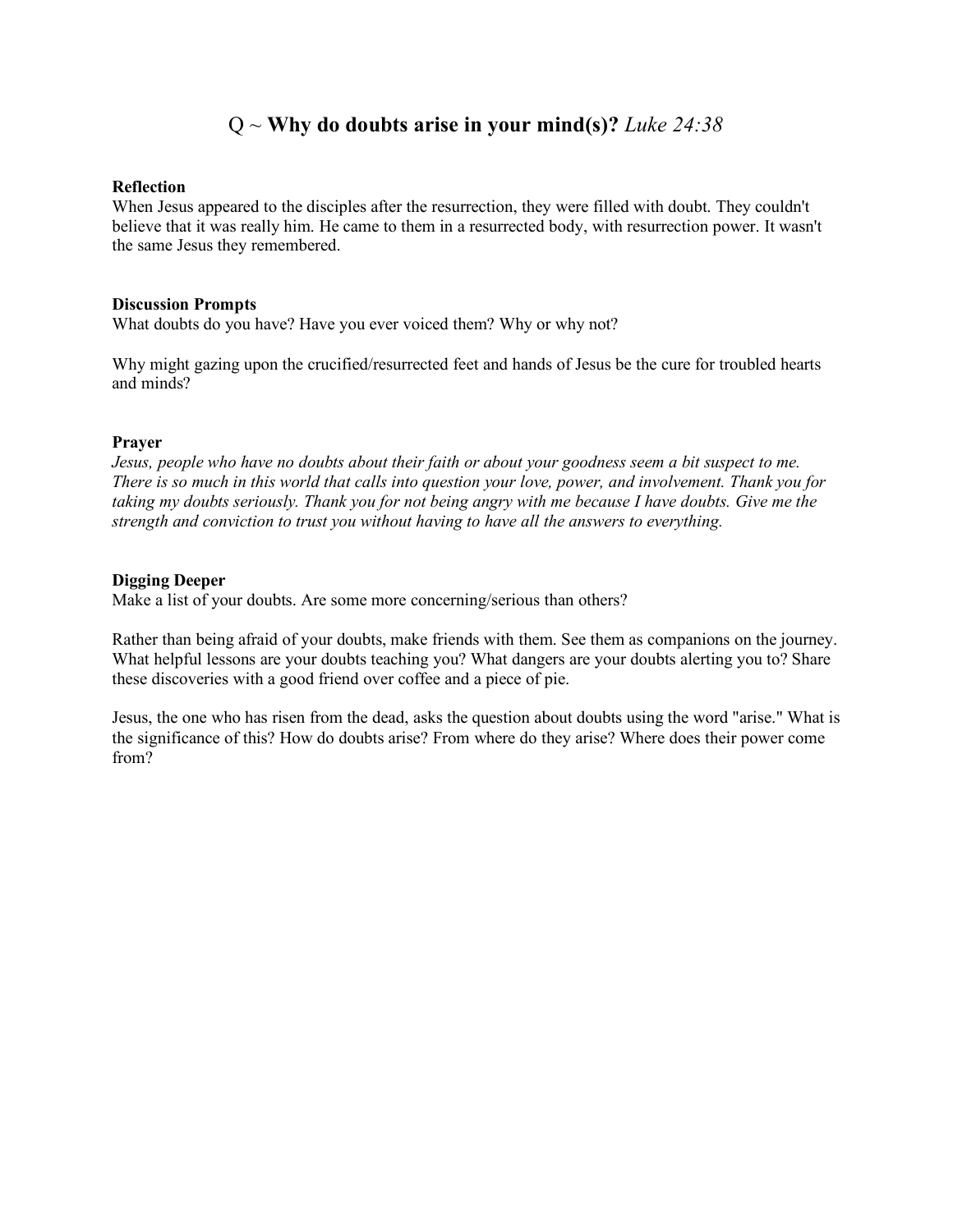## Q ~ **What do you want?** *John 1:38*

### **Reflection**

The questions of Jesus get at the deepest desires of our hearts. Jesus turns and asks the two who are following him this simple yet multi-layered question.

#### **Discussion Prompts**

This is the first question that Jesus asks in the book of John. What is the significance of this?

Sometimes we feel more strongly about what we don't want. Why is it easier to know and share what we don't want rather than what we do want?

### **Prayer**

*Jesus, sometimes I know what I want so clearly. Sometimes I feel confused and lost. Sometimes I'm afraid to acknowledge what I really want because it's just too painful or I'm afraid of the implications. In reality, I want lots of things. . . but I hear your challenge to discover and name the WANT underneath the wants. It's hard work. Give me the tools, the support, and the strength to dig deep.*

### **Digging Deeper**

The two men following Jesus wanted to know where Jesus was staying. They wanted to abide with him to be with him. Where is Jesus abiding today? In other words, where can you find Jesus?

They spent the day with Jesus. What do you think they did? What did they talk about? Try to get away for a day and spend it with Jesus. Meet a friend for coffee and share what it was like.

Is your deepest desire to be with Jesus? Why or why not?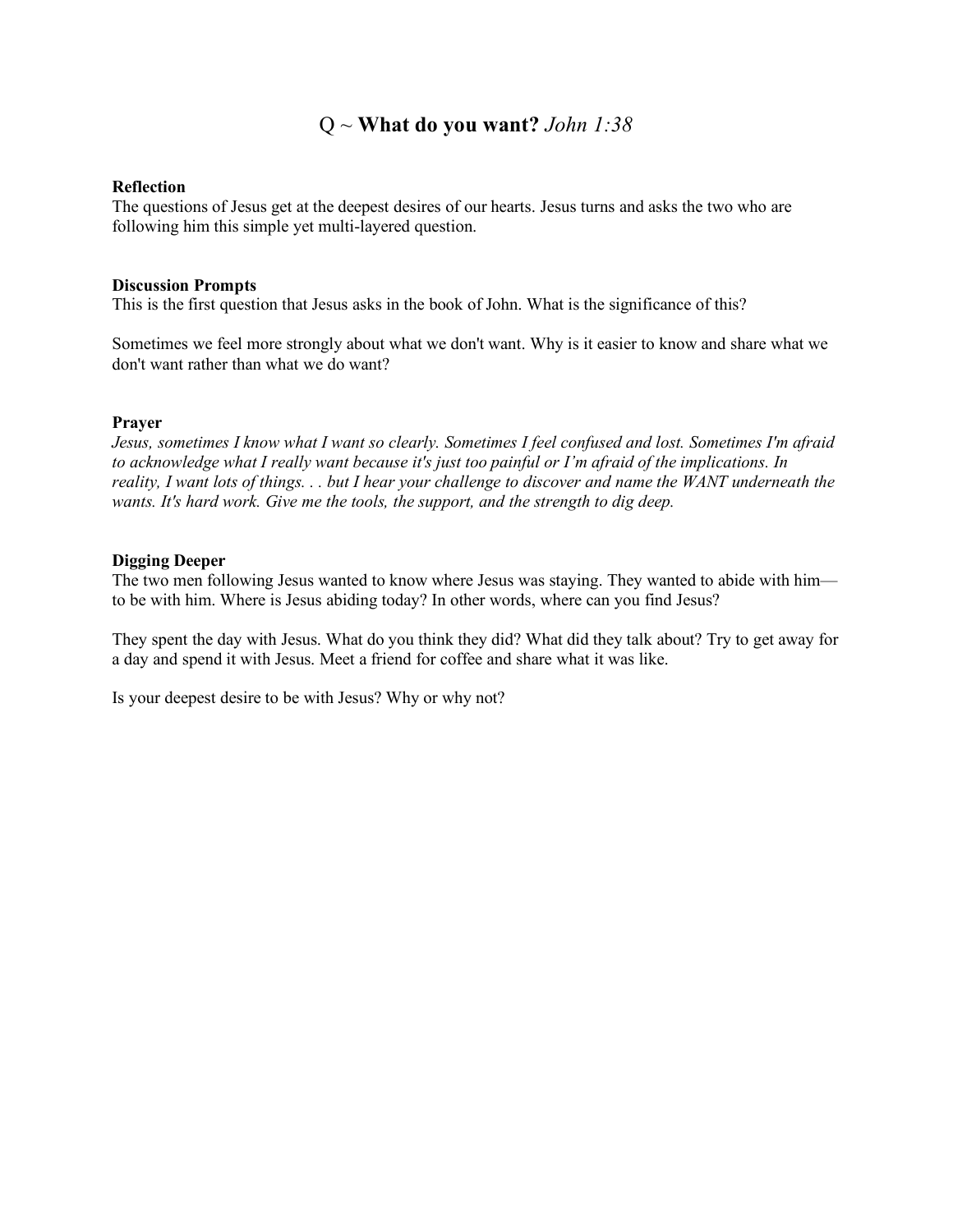## Q ~ **Do you understand what I have done for you?** *John 13:12*

### **Reflection**

Jesus washes his disciples' feet, returns to his place around the table, and puts on his robe. Then he asks the disciples this profound question. It extends beyond the upper room to include the manger, the cross, and the empty tomb. It can even be taken back to the creation story in Genesis.

### **Discussion Prompts**

What is the relationship between, power, leadership, identity, and service?

What is the modern equivalent of washing feet?

### **Prayer**

*Jesus, at times I catch a glimpse of what you have done for me. But to say that I understand would be a lie. Thankfully, all it takes is a small glimpse to change my life forever and to live for you completely. One day I will understand fully all you have done, but until then transform me into a disciple seeking deepening levels of understanding. Open my heart, mind, ears, and eyes. As you do, may I respond with equal amounts of love and gratitude.*

### **Digging Deeper**

Think of three specific things that God has done for you. Praise him. Then tell someone about God's goodness in your life.

A fitting response to God's generosity and goodness is gratitude. Hold a small "thanksgiving" gathering in the spring or summer. Have special food/desserts/drinks and share together what you are thankful for.

Rather than speaking your thanks, try to feel it. Don't give up until you feel gratitude stirring in your heart. What does it feel like? When is the last time you felt **deep** gratitude?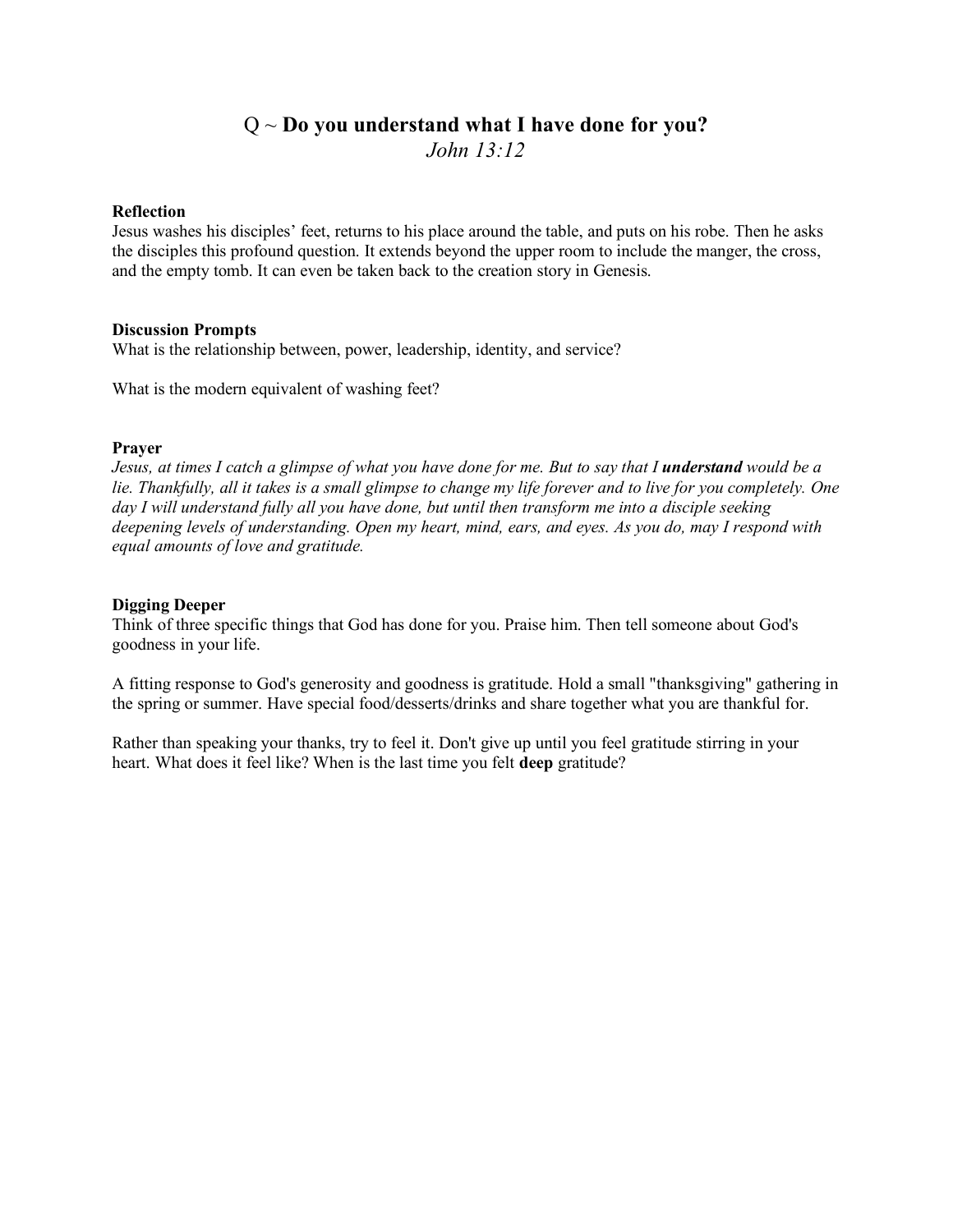## Q ~ **Why do you call me, "Lord, Lord," and do not do what I say?** *Luke 6:46*

#### **Reflection**

This question comes at the end of the Sermon on the Mount. It's fairly easy to say "Lord, Lord." The story from which the question comes is a warning about the discrepancy between words and actions.

#### **Discussion Prompts**

How closely do your words and actions align?

Take an honest assessment of your life. Based on your life alone (not your words), who or what is your "Lord"?

### **Prayer**

*Jesus, your question exposes the hypocrite that I am. I admit that I pick and choose certain teachings to implement in my life, usually the least painful and inconvenient ones. My actions and my words are often out of sync, but sometimes they do align, and for that I thank you. Your grace and power is at work in my life. Thank you for this question. It hurts, but the honesty and humility it produces are freeing.* 

### **Digging Deeper**

Go back over the Sermon on the Mount (Matthew 5). Identify one thing that Jesus said that you are not currently putting into practice. Why?

What would happen if you tried to put the Sermon on the Mount into practice? What would your life look like? How would people know?

Think about someone you know who has built their life on a firm foundation. Now think of someone who has built their life on sand. Meditate on the difference.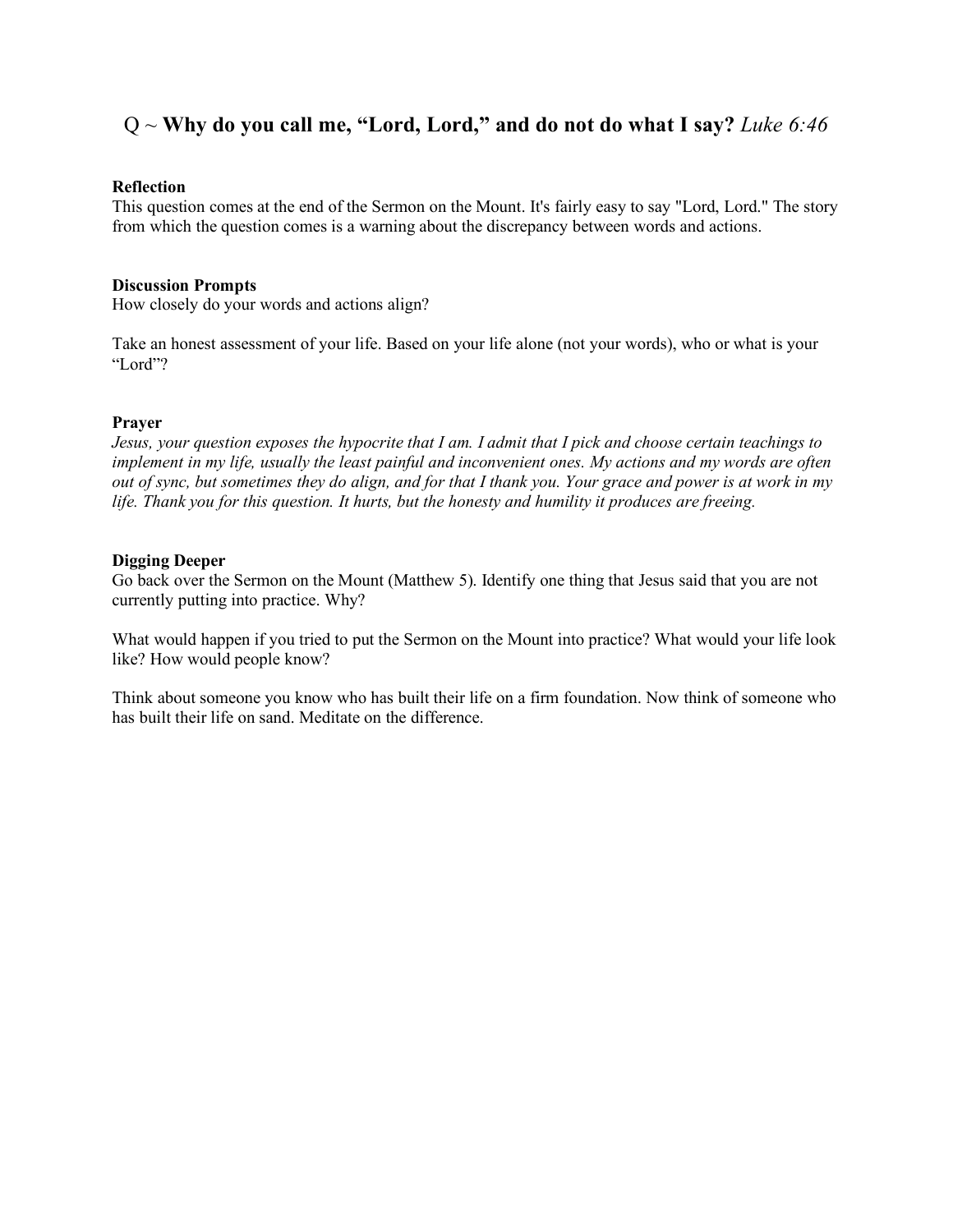# Q ~ **Will you really lay down your life for me?**  *John 13:38*

## **Reflection**

Peter boldly proclaims that he will lay down his life for Jesus. But Jesus knows Peter better than Peter knows himself. Peter will one day be ready to *really* lay down his life for Jesus, but first he has a lot of growing to do. Rather than dying for Jesus, he will deny Jesus in a matter of hours.

### **Discussion Prompts**

What does it mean to live for Jesus and die for Jesus at the same time?

Peter didn't know himself very well. How well do you know yourself? How far are you willing to go to follow Jesus?

## **Prayer**

*Jesus, you only ask of me what you yourself are willing to do. I know that you are willing to lay down your life for me, because you did. Help me to lay down my life for you in the small and ordinary circumstances of my life. Forgive me for the small and big ways I deny you every day. You are so faithful to me, Lord. Thank you!* 

### **Digging Deeper**

Our lives are made up of moments and many small decisions. Try not to make this question epic. Rather, identify a simple, ordinary area of your life that you haven't "laid down" yet. What would happen if you let go and gave it over to Jesus?

Why is dying so scary?

Before Jesus was arrested, he struggled in the garden with laying down his life. What helped Jesus to trust and let go?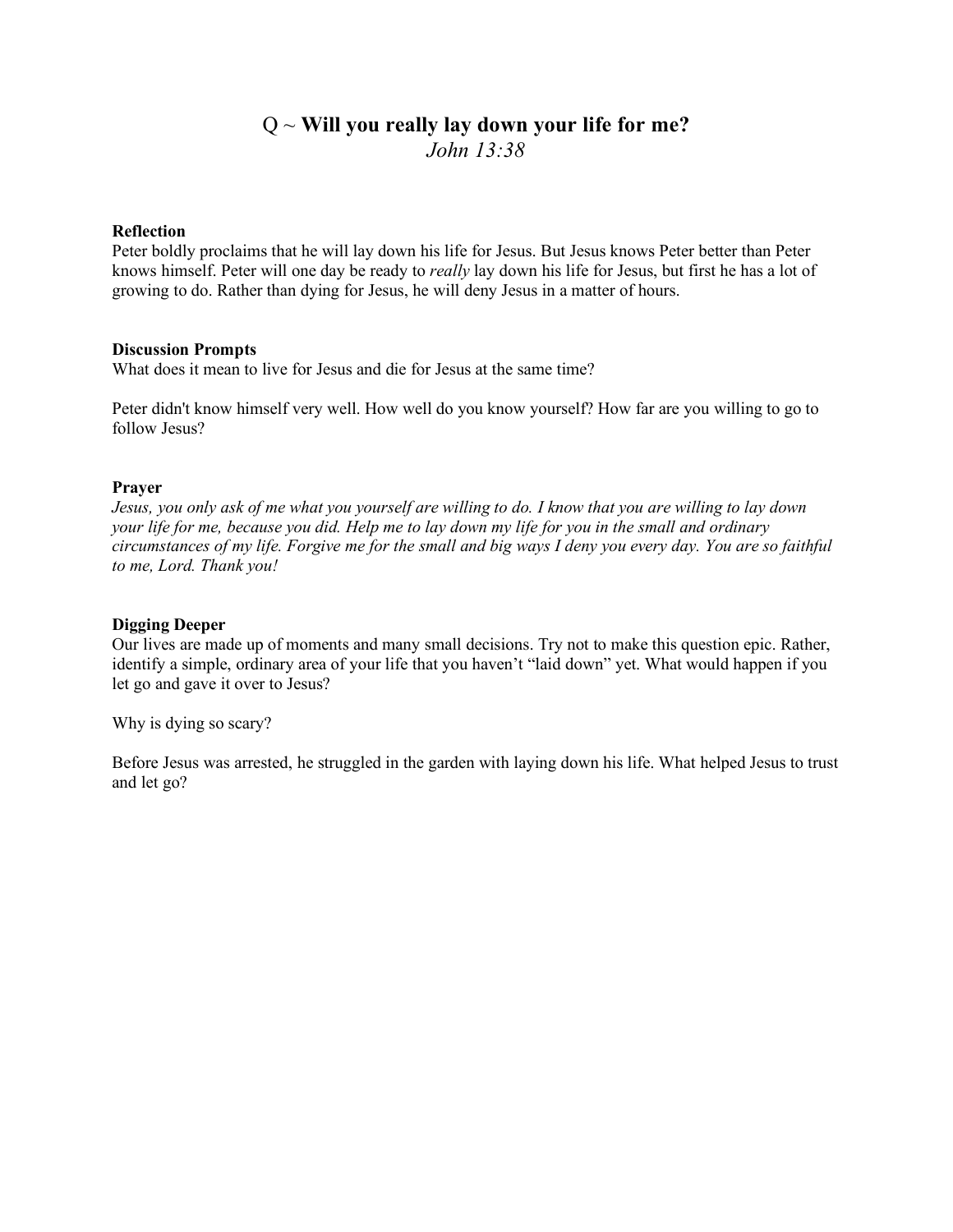# Q ~ **Why do you look at the speck of sawdust in your brother's eye and pay no attention to the plank in your own eye?** *Matthew 7:3*

### **Reflection**

Jesus uses an exaggerated image to describe how the judging scenario often plays out. His question is an honest one that invites us to dig deep into our hearts to gain understanding into *why* we judge others while ignoring our own obvious yet blinding faults.

### **Discussion Prompts**

Why is it easier to see other people's faults rather than our own?

Humbly share with the group the "plank $(s)$ " in your eye.

### **Prayer**

*Oh Lord, free me from the need to judge others. I can be a harsh critic sometimes. You alone see clearly enough to judge. Not only that, you're a gracious and merciful judge. Help me to leave the judging up to you. As I journey with fellow pilgrims, give me the wisdom and humility to help others walk with increasing amounts of courage, surrender, faith, and joy.* 

### **Digging Deeper**

How do you balance accountability and speaking honestly to other believers without judging them?

How does judging others create a shaky foundation on which to build your life? (see Matthew 7:24-27).

This will be hard to do, but ask a friend to tell you some of your "growth areas." Attentively listen with curiosity. Thank your friend for loving you enough to tell you the truth from where they stand. Ask the Lord to change you and for the grace to humbly laugh at your shortcomings.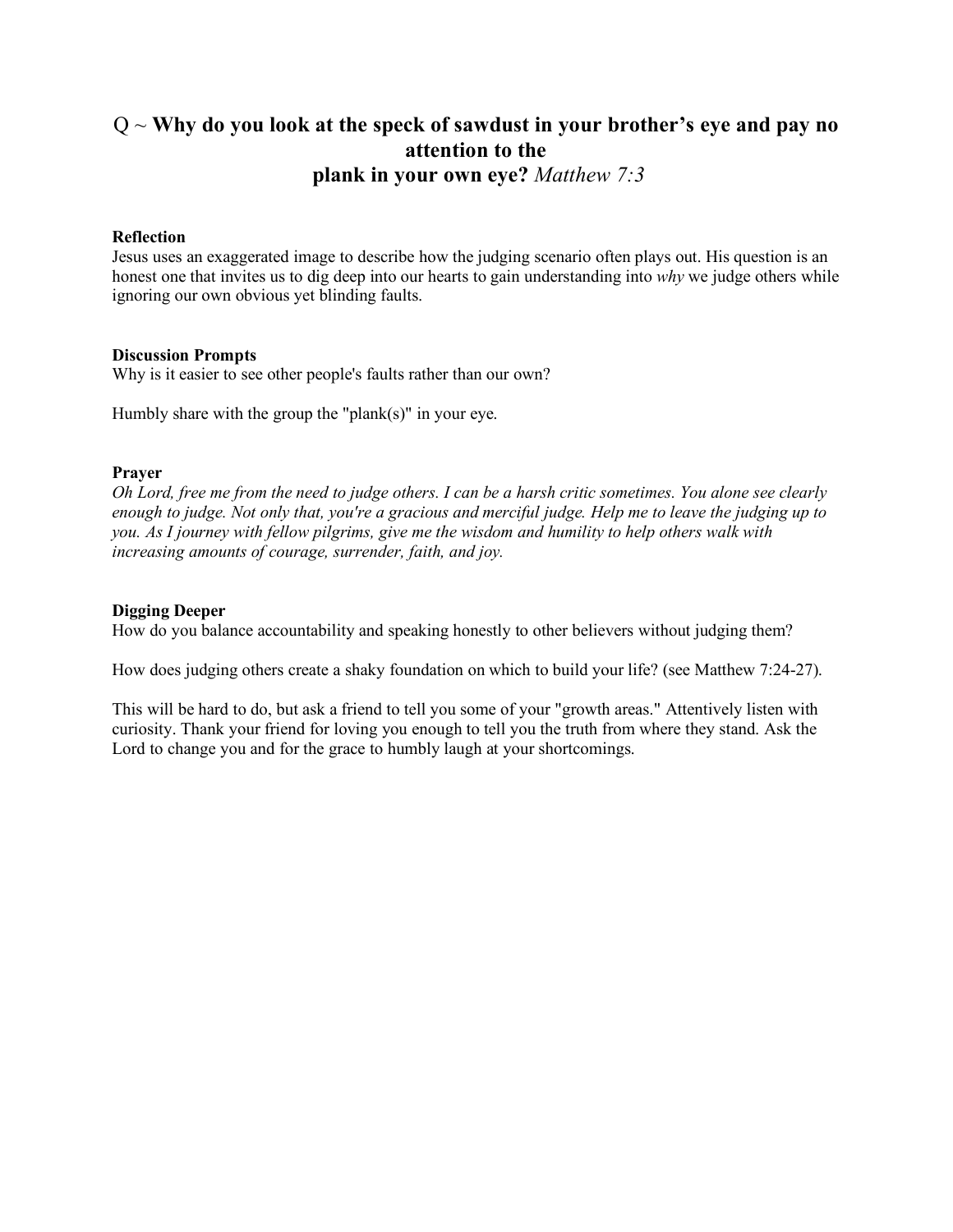## Q ~ **Who is it you want?** *John 18:4,7*

#### **Reflection**

A mob consisting of soldiers, religious officials, and a disciple (Judas), came to the garden seeking Jesus. Jesus asks them the question above. They answer clearly: Jesus of Nazareth.

### **Discussion Prompts**

Why does Jesus ask this question twice?

They went to seek Jesus at night. Why? What does darkness mean, spiritually speaking?

### **Prayer**

*Jesus, you're a mystery to me sometimes. I pray that when you ask me this question, I can answer quickly and with conviction: You. Give me the passion to seek the REAL you and not the Jesus that I or others have fashioned.*

### **Digging Deeper**

The soldiers and officials said they were seeking "Jesus of Nazareth." Of all the names Jesus is called in the gospels, they chose this one. Why?

Imagine yourself coming to Jesus, surrounded by friends, coworkers, and family. Jesus asks you this question. In front of everyone, what is your answer?

What does "night" have to do with seeking and with identity?

Our culture tells us to want "things." What does it mean to want a person?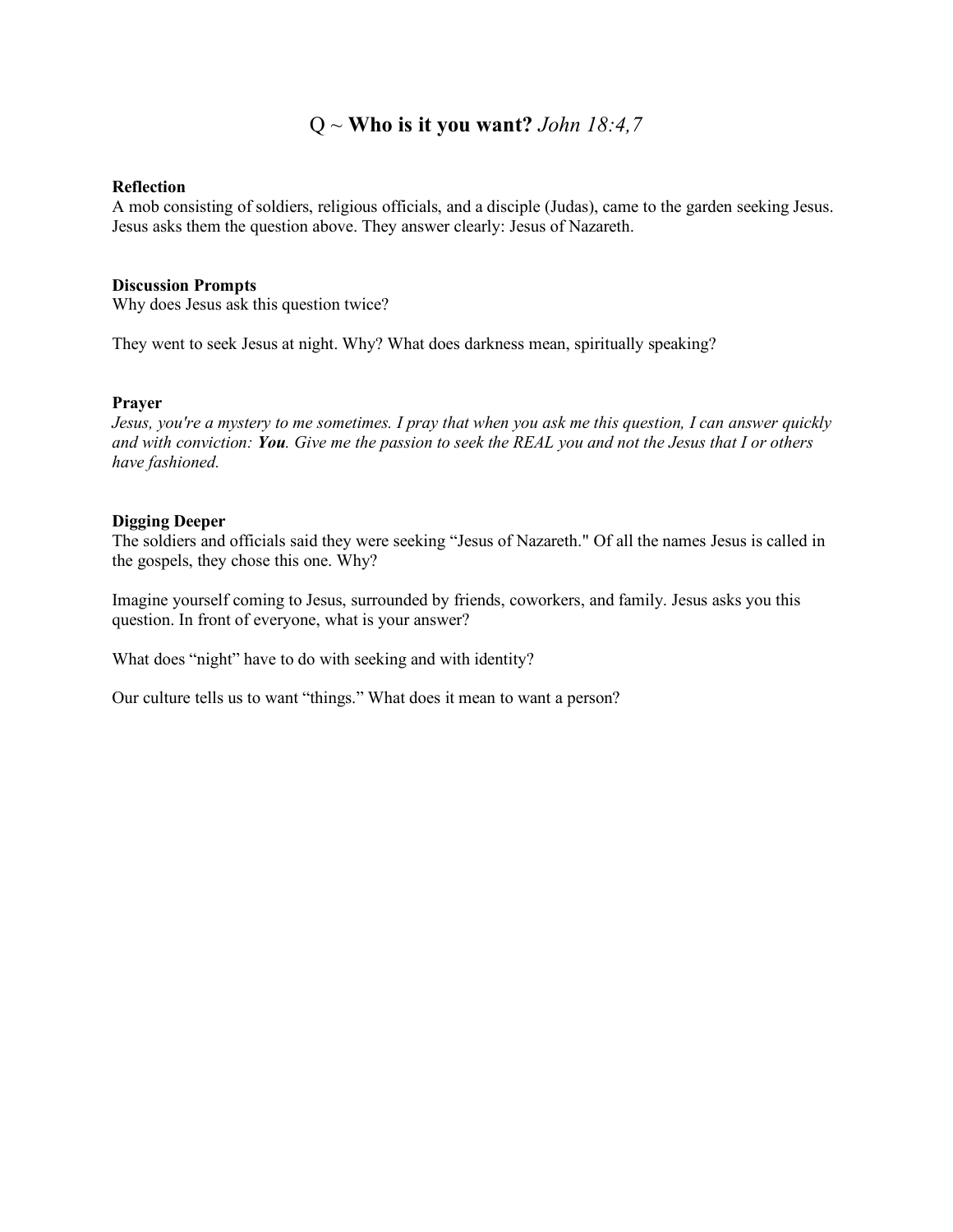## Q ~ **Why were you searching for me?** *Luke 2:49*

#### **Reflection**

As a young boy, Jesus asks his parents and those looking for him this interesting question. We have lots of reasons why we search for Jesus. Sometimes at the root of our faith is fear. We don't want to go to hell. Sometimes we pray and seek God because we want blessings. Sometimes we use Jesus like a lucky charm.

### **Discussion Prompts**

Why do we have to search for Jesus?

Is it possible to search for Jesus and not find him?

### **Prayer**

*Jesus, I seek you. But when I find you, you ask me this penetrating question about my motivation for seeking you. I know you're not a magic genie or a dispenser of good feelings or a way to minimize my fearful and anxious thoughts. Eventually, I want to seek you for YOU alone, but I'm not sure I'm there yet. Purify my desire and give me the clarity to see that only love will enable me to find and know you as you truly are.* 

### **Digging Deeper**

Mary and Joseph were searching for the young Jesus because they loved him and were concerned for his health and safety. What are your reasons for seeking Jesus?

Inquire of others their motivations for seeking Jesus. What do you discover?

They searched for three days before they found Jesus. What is the symbolic significance of this?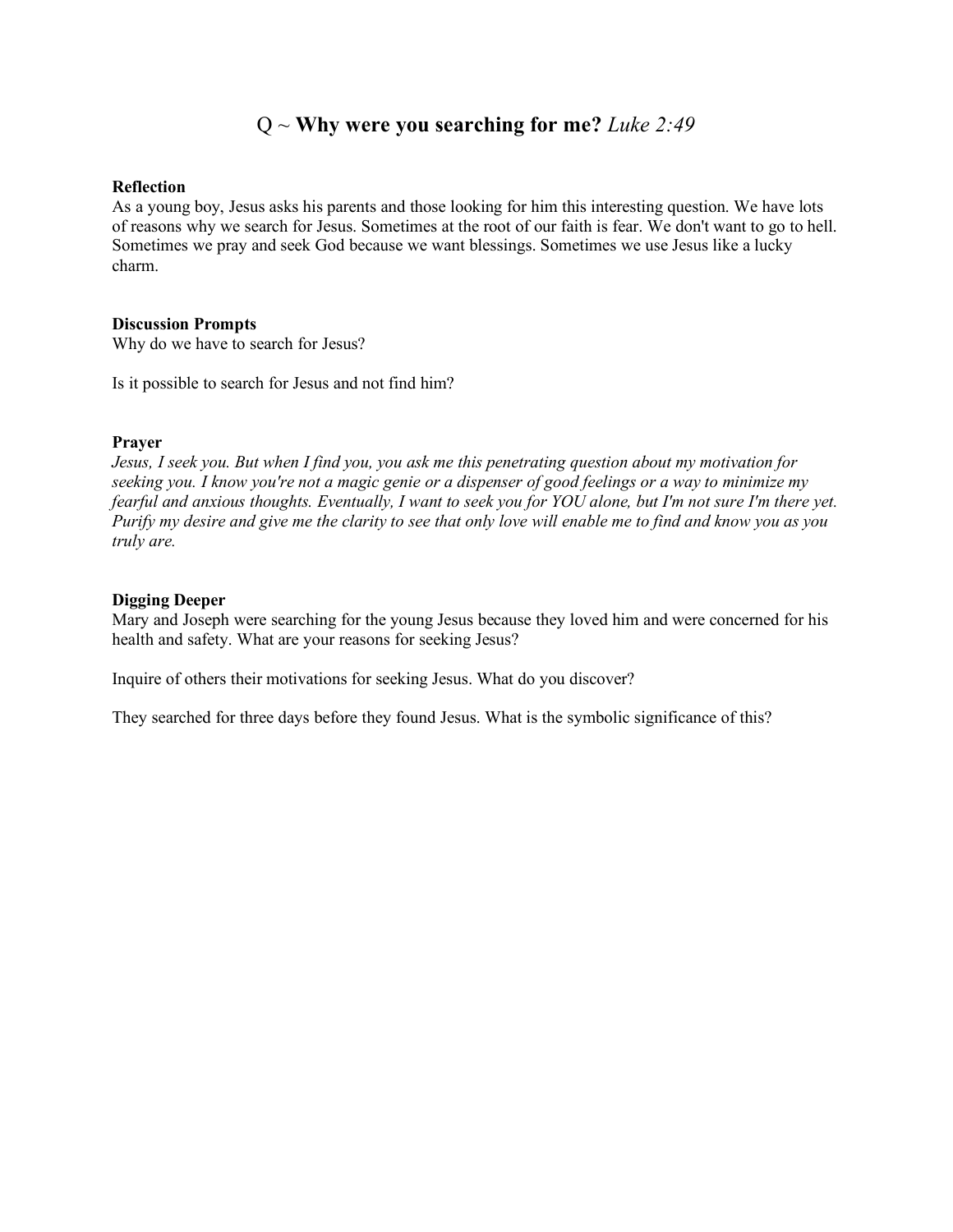## Q ~ **Do you love me more than these?** *John 21:15*

#### **Reflection**

The first question that Jesus asked Peter on the beach is this one. Later, Jesus drops the "these" part of the question and asks simply "Do you love me?" It's easy to think that maybe Jesus is just changing his question slightly to keep it fresh, but no word or phrase of Jesus is ever wasted.

### **Discussion Prompts**

What or who are "these?"

Jesus is exposing that we have other "loves." The key to his question is whether or not we love Jesus more. If you could make a list of your top "loves," what or who would make the list?

#### **Prayer**

*Jesus, my heart gets all mixed up and my various loves get disordered. Other things and people move up the list and sit in first place. Only you, Lord, deserve to be my number one love. No-thing or no-one else is worthy. Reorder my loves, Lord.* 

#### **Digging Deeper**

Was there ever a time in your life when Jesus was your number one love? Is that still the case? Why or why not?

Take an honest look at your actions rather than your words. What does your life say about what or who you love the most?

What would your life look like if you fell madly in love with God? Does it scare you to love God above all else? Why?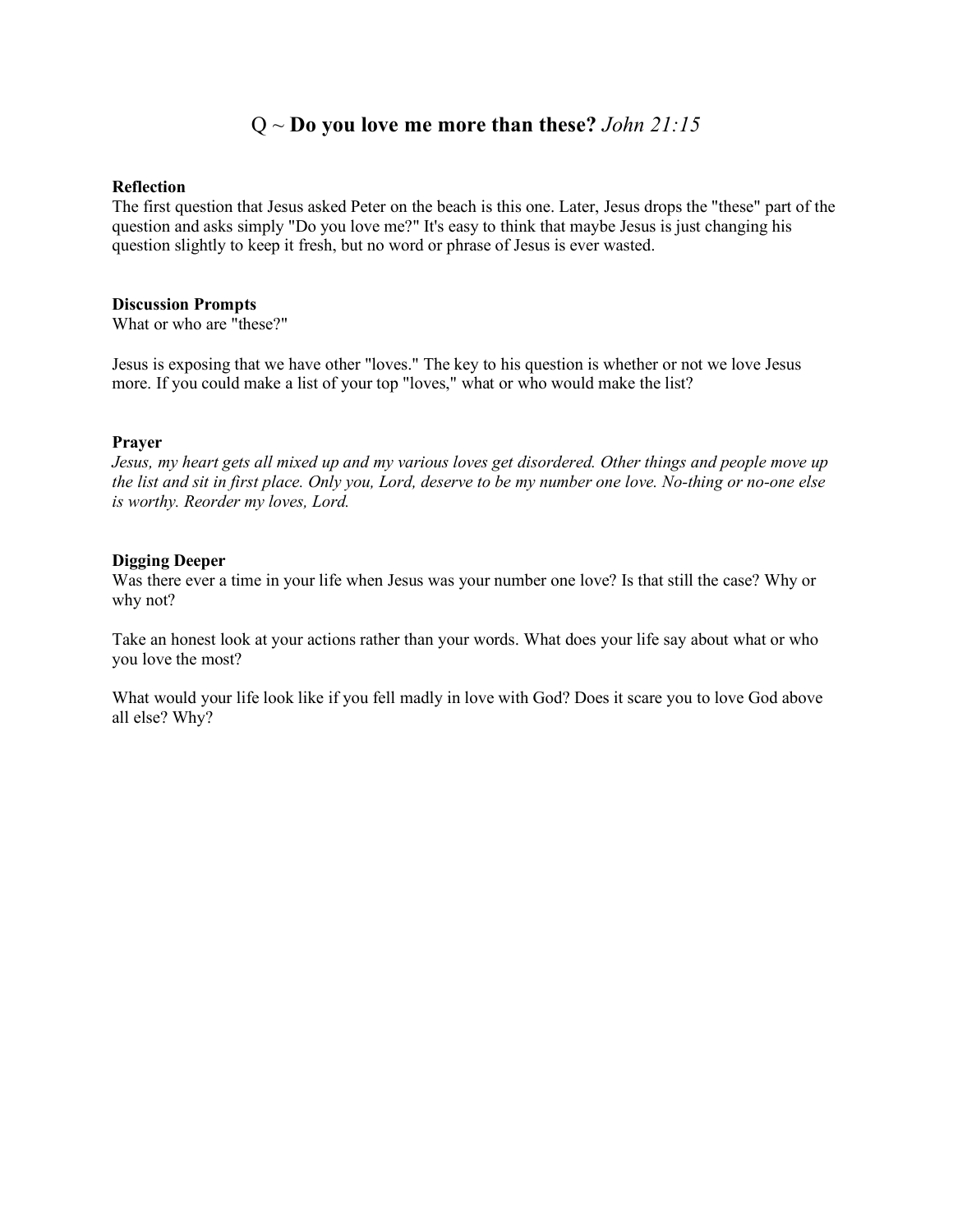## Q ~ **Do you love me?** *John 21:16*

### **Reflection**

Picture yourself on that beach. You are one of his disciples. Jesus turns to you and asks, "Do you love me?" In your imagination, look into the eyes of Jesus as he asks the question. Eyes are a window to the soul. They give us a glimpse into the inner life of a person. What do you see in the eyes of Jesus?

#### **Discussion Prompts**

Peter was hurt when Jesus asked him a third time. If Jesus asked you three times, how do you think you'd feel? Why?

Have you ever been loved deeply or loved someone else deeply? What was that experience like? Can you put it into words?

## **Prayer**

*Jesus, you ask such demanding and difficult questions. You ask me to be vulnerable, sensitive and open, which is sometimes hard and scary. You also encourage me to be honest. My honest answer to your question is. . . The reason for that is because. . .* 

### **Digging Deeper**

Jesus could have asked Peter, "Will you deny me again?" "Can I trust you?" "Are you sorry for what you have done?" But instead, Jesus asks Peter, "Do you love me?" Why?

After Peter's response, Jesus says that Peter will die for that love. What are the connections between love and dying?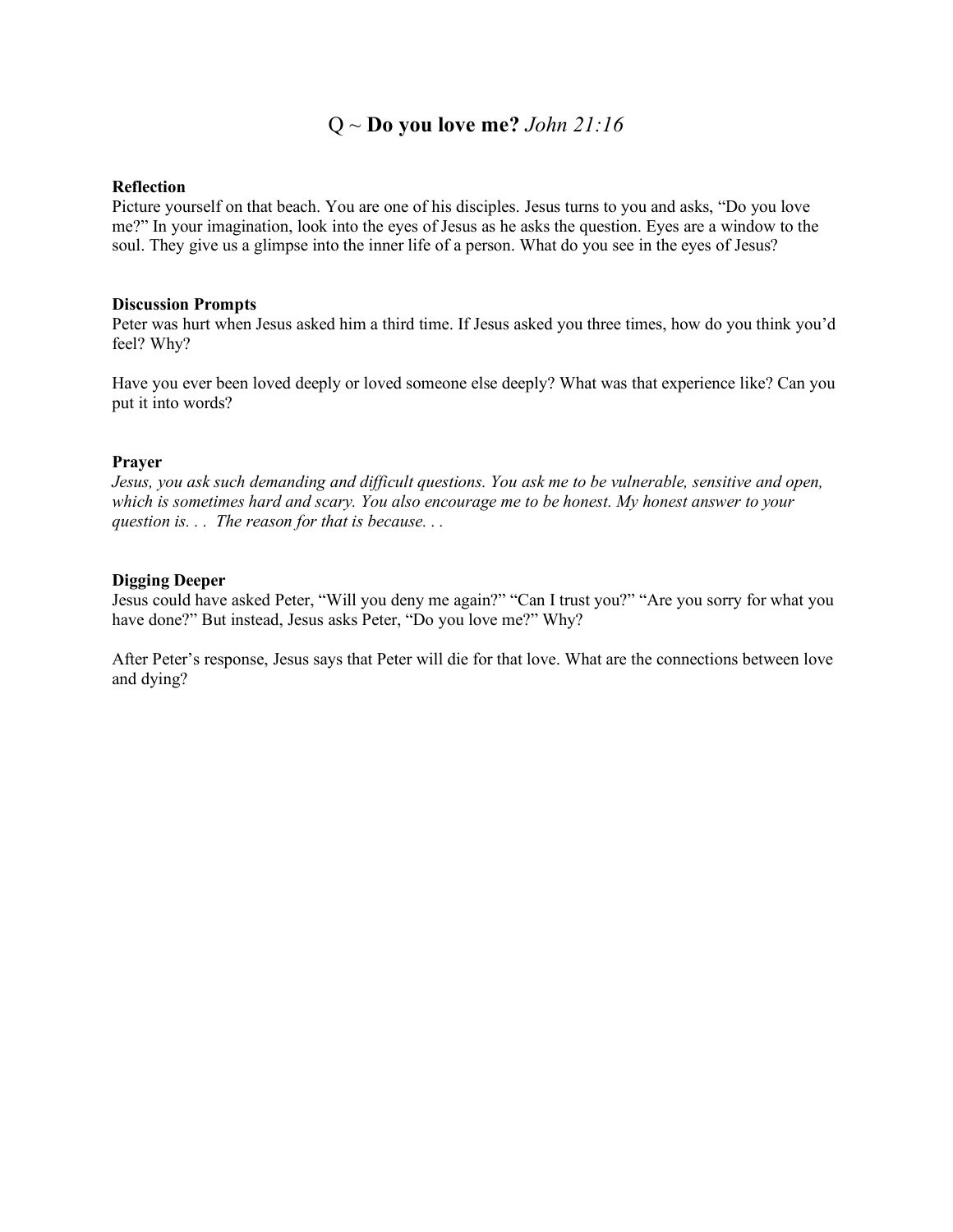# Q ~ **Who of you by worrying can add a single hour to your life?** *Luke 12:25*

### **Reflection**

Jesus talks about something we're all familiar with: *worry.* He places our anxious feelings in a context that involves God's goodness, involvement, and care. Jesus invites us to pay attention to creationin this case, flowers and birds. He encourages us to notice how God takes care of them and then challenges us to let go of our worry and trust in his power and generosity.

### **Discussion Prompts**

On a scale from 1-10, how much do you worry?

What do you tend to worry about?

Does worry accomplish/do anything?

### **Prayer**

*Jesus, I'm worried about . . .* 

*Give me the courage and the power to trust in you and to leave my worries behind. Give me wisdom to know what I can actually influence and control. Grow me in my faith and help me to drop my anchor into your goodness and grace.*

## **Digging Deeper**

Consider your family of origin. Were you influenced/shaped by a family pattern of worrying? Was there a particular person who carried the anxiety?

How do you know when you are worrying? What are the signs? How can others tell when you're feeling anxious?

Invite some friends over for tea. Invite everyone to talk about what they are worried about the most. Confess your worry and pray for each other. Read and discuss Luke 12:22-34.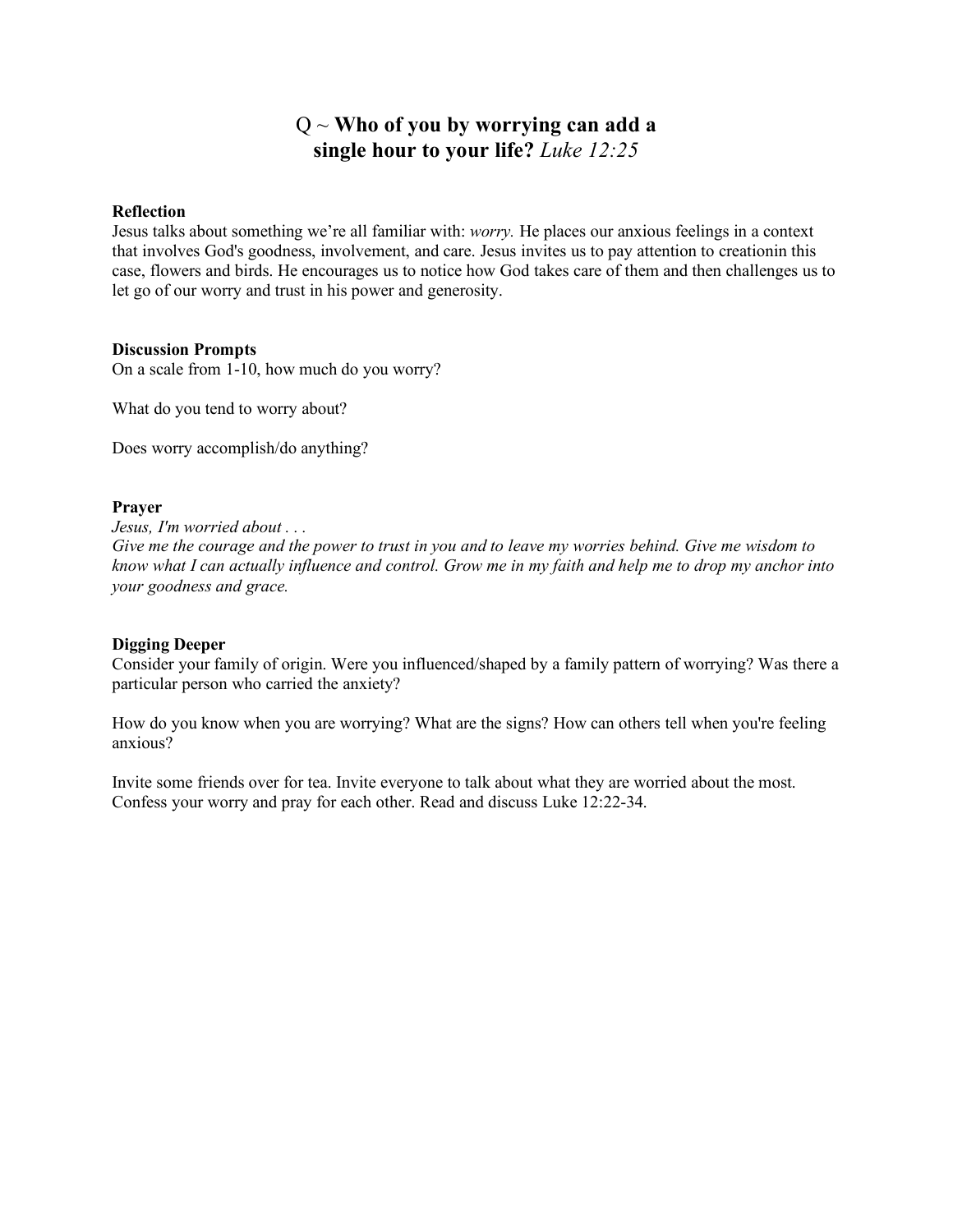# Q ~ **If you love those who love you, what reward will you get?** *Matthew 5:46*

#### **Reflection**

Jesus is talking about loving our enemies—showing goodness and graciousness to those who don't give it back. When we love those who don't love us, we act just like God, who loved us while we were still sinners.

### **Discussion Prompts**

What does the word "enemy" mean to you?

Have you ever prayed for an enemy? Why or why not?

### **Prayer**

*Jesus, this is probably one of your most counterintuitive questions. My enemies are big jerks! But Lord, you loved me and showed me kindness when I was your enemy. You came searching for me when I was lost, prideful, and stubborn, doing my own thing. You loved me when I didn't love you back. And now look at what you've done! Your gracious and faithful love drew me in and turned my world upside down.*

### **Digging Deeper**

Pray for an enemy every day this week. Did your feelings and attitudes toward him or her change over time?

Allow yourself to feel the depth of your anger and hatred for your enemies. Pray for God to meet you in those feelings. Sit there with Jesus and breath slowly and deeply.

Find a way to love someone who can't possibly love you back. Pay attention to this experience and write it down or tell a close friend about it.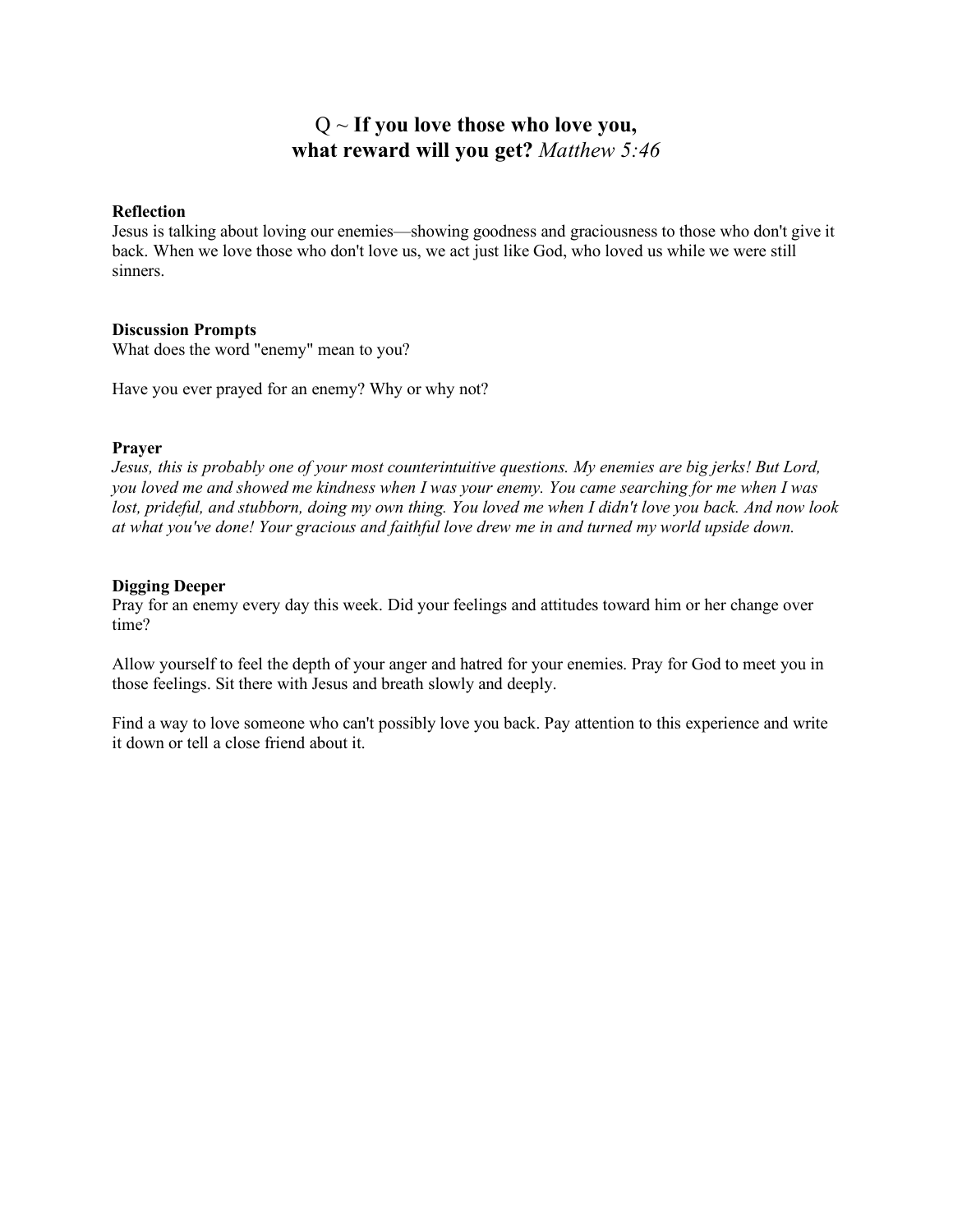## Q ~ **If I am telling the truth, why don't you believe me?** *John 8:46*

### **Reflection**

Jesus asks a very powerful question in the midst of a dispute about truth and lies. Jesus insists that everything he says about himself, the kingdom, life, and the Father is absolutely true. But those who are listening to him would rather believe lies.

### **Discussion Prompts**

Do you really believe deep down that Jesus is telling the truth about everything? Why or why not?

Think about your life. What do your life and your actions say about whether or not you truly believe Jesus?

### **Prayer**

*Jesus, I like to acknowledge you with my words, but then change nothing about my life. Sadly, because of the shape of my life, it seems as though I don't really believe you at all,or at least I'm selective about what I believe. I have a lot of voices in my life telling me all kinds of things. Help me to see through the falsehood and to believe in ever-deepening ways your true words.*

## **Digging Deeper**

What lies are you currently believing?

Who in your life speaks the truth to you? How do they go about doing it? Are you a truth-speaker?

Read the Sermon on the Mount (Matthew 5-7). Read it believing that Jesus is telling the absolute and honest truth. Does this change anything for you?